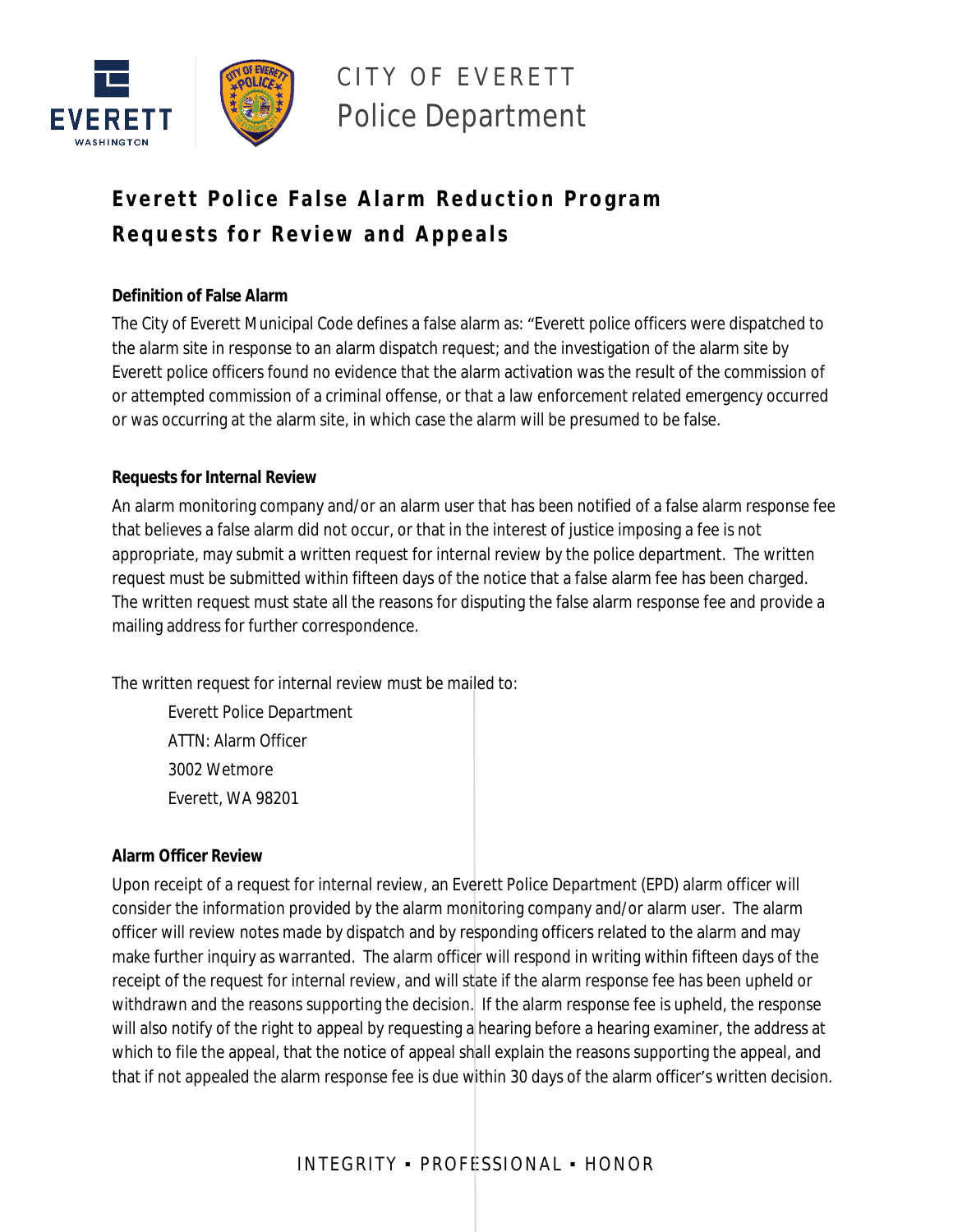#### **False Alarm Response Fees are generally upheld when the alarm was the result of the following:**

- An accident, such as forgetting the alarm was set and failing to disarm upon return.
- Activations or failure to disarm the system by children, guests, visitors, cleaning crews, private contractors or vendors.
- Accidental activations or failure to disarm by caretakers watching the home or business while owners are away that don't know how or don't remember how to disarm the system or cancel an alarm.
- Alarms caused by property management employees.
- Pets, rodents, or wildlife movement in or near the home or business.
- Items in the home or business that move with drafts and ventilation systems causing motion detectors to trigger (curtains, signs, balloons, etc.).
- Doors and/or windows that are loose and cause an alarm sensor to activate the alarm system due to wind, door knocks, or other contact.
- Glass breakage detectors that trigger due to a noise other than actual glass breakage.
- Faulty, defective, or malfunctioning equipment.
- **Improper installation or maintenance of alarm equipment.**
- Improper monitoring or improper reporting by an alarm monitoring company.
- Alarm activations that occur while alarm equipment is being repaired or serviced.
- An alarm activation where there is no evidence or indication of criminal activity, fire, or emergency.

This list is only intended as a guide to assist you in deciding whether to request an internal review. It is not intended to cover every situation where an alarm officer determines an alarm response fee will be upheld.

If an alarm response fee is withdrawn due to a determination that criminal activity occurred or there was a law enforcement emergency, a police case report will be completed to document the incident and support further investigation, if warranted.

#### **Appeals**

An alarm monitoring company and/or an alarm user that has been notified of an alarm officer's written final determination of the internal review request for fee waiver may appeal that a final decision upholding an alarm response fee by filing an appeal in writing with the city's violations hearing examiner. The written appeal must be filed within fifteen days of the date of the alarm officer's written final determination. Notification of the time, date, and place of the appeal will be made within ten days from the date of the notice of appeal.